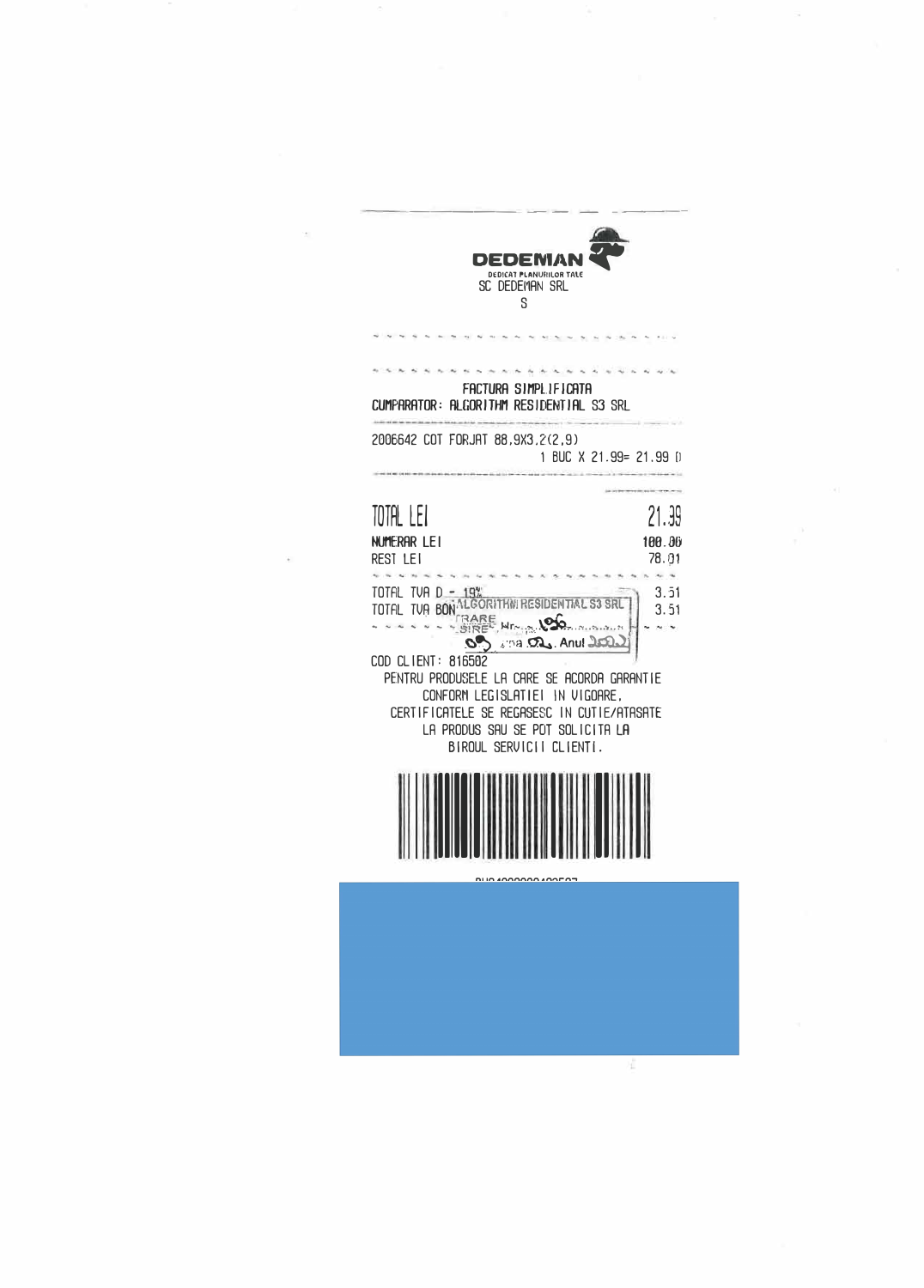

SC DEDEMAN SRL B-DUL T HECDOR PALLADY NR. 50, SECTOR 3, BUCUREST I

## FACTURA SIMPLIFICATA CUMPARHITOR: ALGORITHM RESIDENTIAL S3 SRL

**\*\*\*\*\*\*\*\*\*\*\*\*\*\*\*\*\*\*\*\*\*\*\*\*** 

5004670 SPRAY CU ZINC 400ML TECTANE 1 BUC  $X$  23.12= 23.12 D

2006642 COT FORJAT 88,9X3,2(2.9) 3 BUC X 21.99= 65.97 D

| TOTAL LET                               | 89.09  |
|-----------------------------------------|--------|
| NUMERAR LET                             | 200.00 |
| REST LET                                | 110.91 |
| SC ALGORITHM RESIDENTIAL S3 SRL.        |        |
| ATRAVE Nr. 197<br>TOTAL                 | 14.22  |
| 2018 09 ma 02 Anul 2022<br><b>TOTAL</b> | 14.22  |
|                                         |        |

COD CLIENT: 816502

the last dist the cost lies is a sixt for

**PERMIT AND RELEASE REPORT OF THE CONTRACTOR** 

PENTRU PRODUSELE LA CARE SE ACORDA GARANTIE CONFORM LEGISLATIE! IN VIGORRE, CERTIFICATELE SE REGASESC IN CUTIE/ATASATE LA PRODUS SAU SE POT SOLICITA LA BIROUL SERVICII CLIENTI.



V